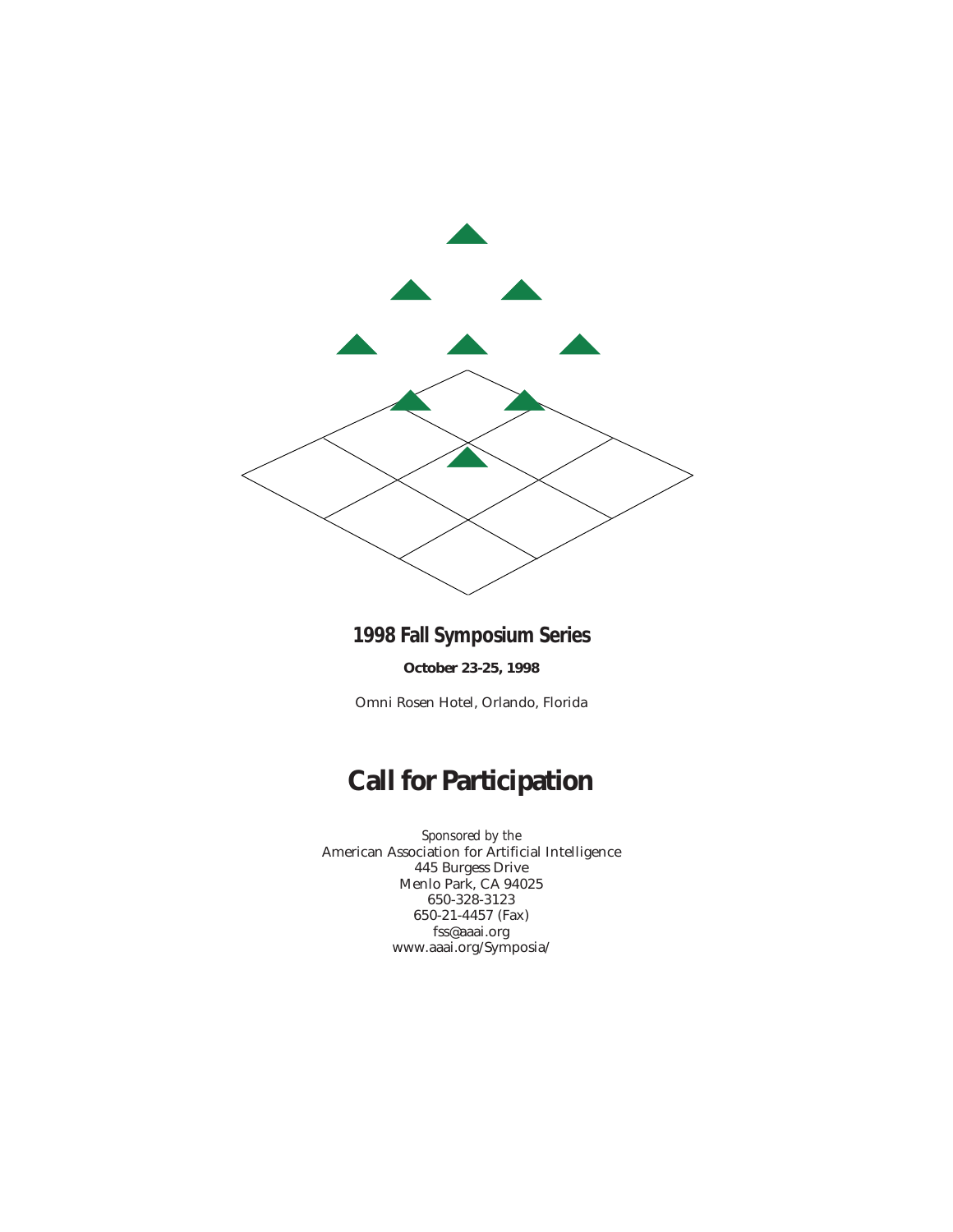The American Association for Artificial Intelligence is<br>pleased to present its 1998 Fall Symposium Series, to<br>be held Friday through Sunday, October 23-25, 1998<br>at the Omni Rosen Hotel in Orlando. Florida. The tonics o pleased to present its 1998 Fall Symposium Series, to at the Omni Rosen Hotel in Orlando, Florida. The topics of the eight symposia in the 1998 Fall Symposium Series are:

- Artificial Intelligence and Link Analysis
- Cognitive Robotics
- Distributed Continual Planning
- Emotional and Intelligent: The Tangled Knot of Cognition
- Formalizing Reasoning with Visual and Diagrammatic Representations
- Integrated Planning for Autonomous Agent Architectures
- Planning with Partially Observable Markov Decision Processes
- Robots and Biology: Developing Connections

An informal reception will be held on Friday, October 23. A general plenary session, in which the highlights of each symposium will be presented, will be held on Saturday, October 24.

Symposia will be limited to between forty and sixty participants. Each participant will be expected to attend a single symposium. Working notes will be prepared and distributed to participants in each symposium. In addition to invited participants, a limited number of other interested parties will be able to register in each symposium on a first-come, first-served basis. Registration information will be available in early August.

To obtain registration information, write to:

AAAI Fall Symposium Series 445 Burgess Drive Menlo Park, CA 94025-3442 Voice: 650-328-3123 Fax: 650 321-4457 (fax) fss@aaai.org www.aaai.org/Symposia/symposia.html

Submission Dates

- Submissions for the symposia are due on April 15, 1998
- Notification of acceptance will be given by May 15, 1998
- Material to be included in the working notes of the symposium must be received by August 21, 1998.

See the appropriate section in each symposia description for specific submission requirements.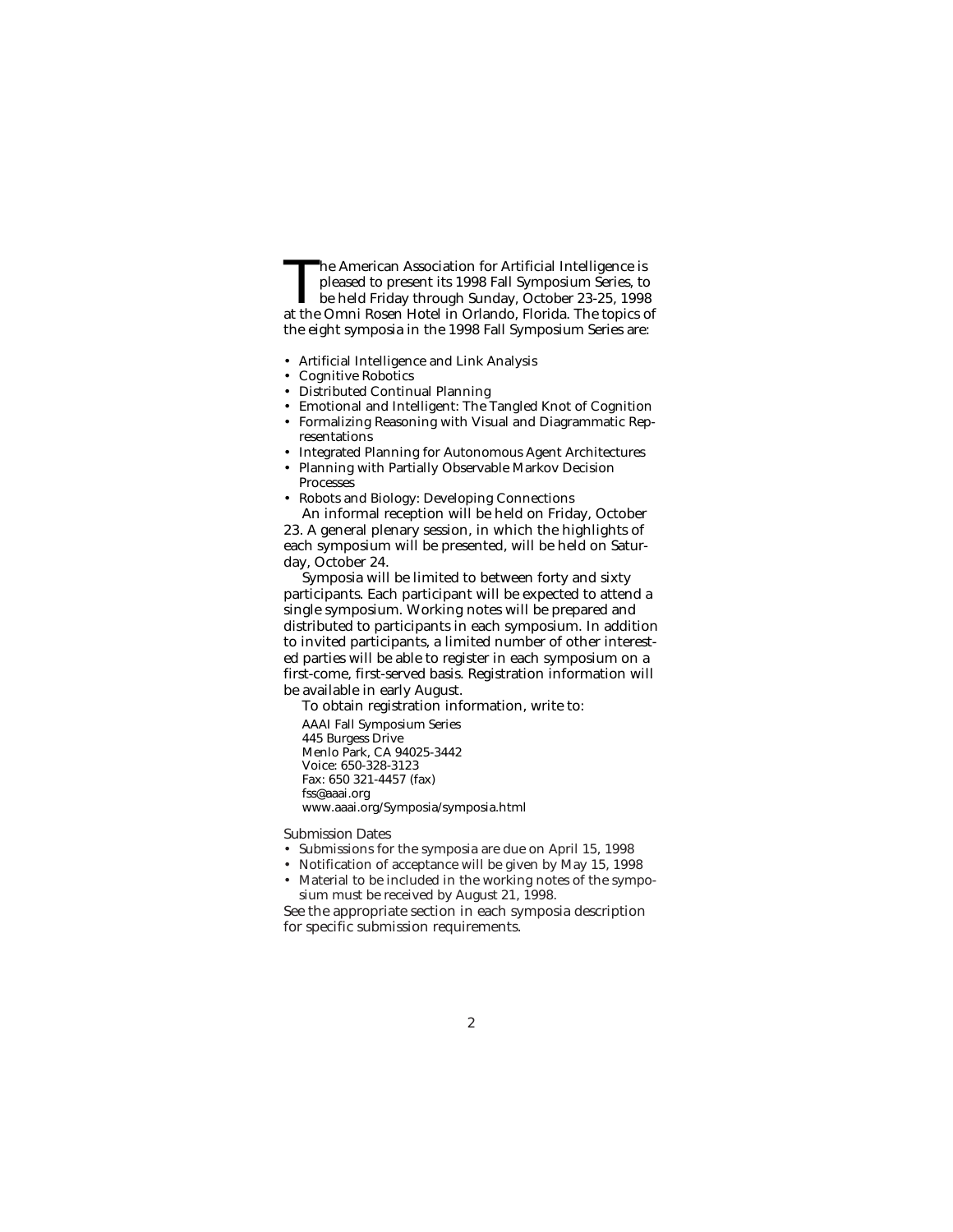### **Artificial Intelligence and Link Analysis**

Computer-based link analysis is increasingly used in law enforcement investigations, insurance fraud detection, telecommunications network analysis, pharmaceuticals research, epidemiology, and a host of other specialized applications. Link analysis explores associations among large numbers of objects of different types. For example, a law enforcement application might examine familial relationships among suspects and victims, the addresses at which those persons reside, and the telephone numbers that they called during a specified period. The ability of link analysis to represent relationships and associations among objects of different types has proven crucial in helping human investigators comprehend complex webs of evidence and draw conclusions that are not apparent from any single piece of information.

There is both an opportunity and a need to apply AI technologies to assist human reasoning about complex networks of relationships. Potentially relevant technologies draw from work in search, semantic networks, ontological engineering, autonomous agents, inductive logic programming, graph theory, social network analysis, knowledge discovery in databases, entity-relationship modeling, information extraction, information retrieval, and

metaphor. Few of these technologies are used in current applications. Much of the current software for link analysis is little more than a graphical display tool. While visualizing networks has proven useful, many advanced applications of link analysis involve thousands of objects and links as well as a rich array of possible data models. Manual construction and analysis of such networks has proven difficult. AI technologies could be the key to enabling advanced applications.

This symposium will bring two communities into contact: members of the AI research community who currently have (or could soon develop) useful technologies; and users of link analysis techniques whose needs go beyond the capabilities of current software. (Note that the symposium will not focus on current capabilities and applications, but instead on new techniques that can be developed and deployed within 3-5 years.)

Potential participants should submit either a 5-8 page extended abstract describing a relevant AI technology or application for advanced link analysis, or a 3-5 page statement of interest outlining their expertise and potential contributions to the symposium.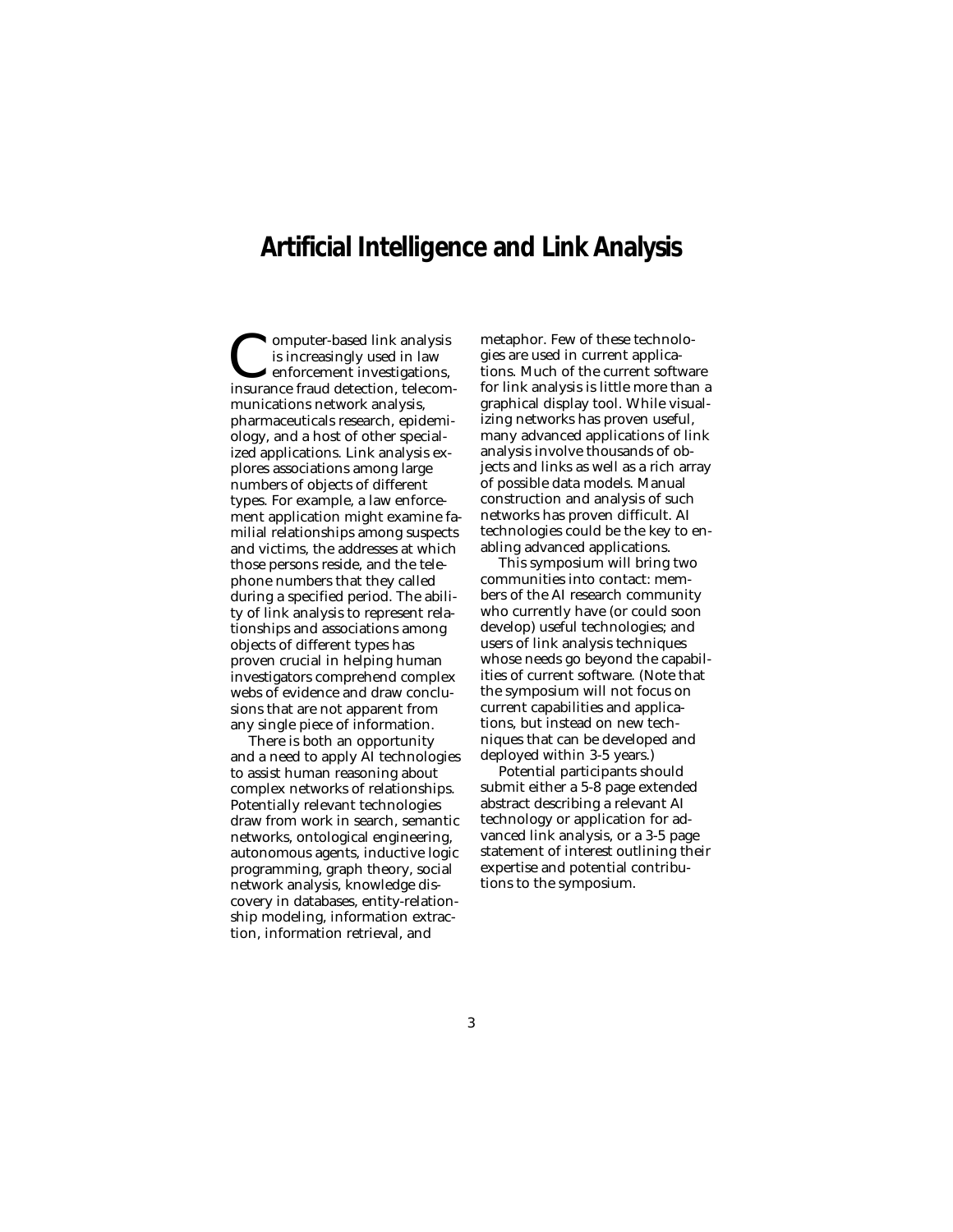Submissions and questions can be sent by electronic mail to both chairs (jensen@cs.umass.edu; henry.goldberg@nasd.com), or in hardcopy form to:

David Jensen Computer Science Department Box 34610 LGRC University of Massachusetts Amherst, MA 01003-4610, USA.

Further information can be obtained from: eksl-www.cs.umass. edu/aila

#### Organizing Committee

David Jensen (cochair), University of Massachusetts (jensen@cs.umass.edu); Henry Goldberg (cochair), National Association of Securities Dealers Regulation (henry.goldberg@nasd.com); William Mills, Office of Research and Development, Central Intelligence Agency; Malcolm Sparrow, John F. Kennedy School of Government, Harvard University; Katia Sycara, The Robotics Institute, CMU; Chris Westphal, Visualization Laboratory, United Information Systems; Raphael Wong, Financial Crimes Enforcement Network, U.S. Treasury Department.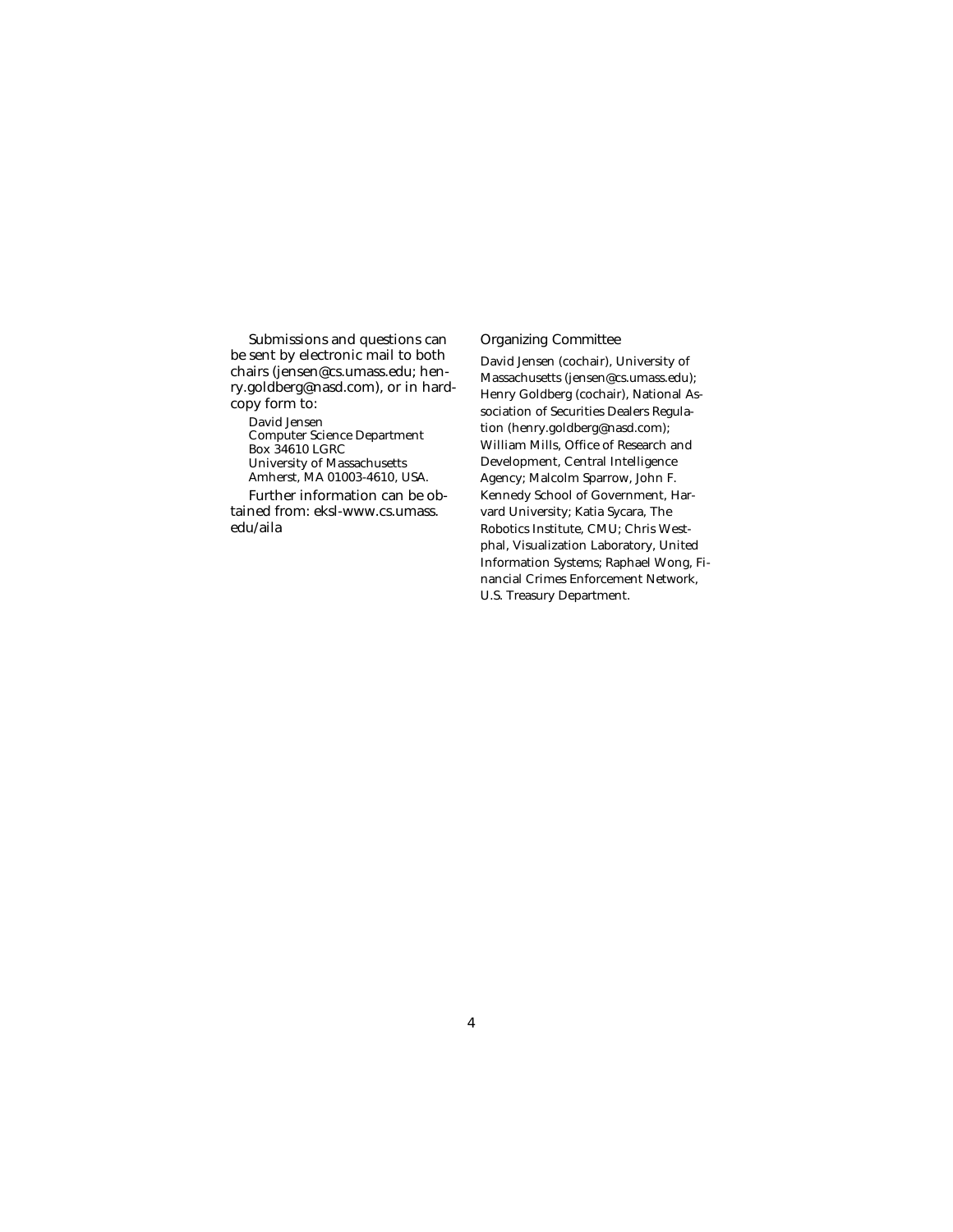### **Cognitive Robotics**

 $\displaystyle\prod_{\text{level tasks like sensory pre}}^{\text{ost current work in}}_{\text{level tasks like sensory pre}}$ robotics emphasizes basiclevel tasks like sensory protor design and control, reactive agents, and artificial insects.

In contrast, research in cognitive robotics is concerned with the theory and the implementation of robots that reason, act and perceive in changing, incompletely known, unpredictable environments. Such robots must have higher level cognitive functions that involve reasoning, for example, about goals, actions, when to perceive and what to look for, the cognitive states of other agents, time, collaborative task execution, etc. In short, cognitive robotics is concerned with integrating reasoning, perception and action within a uniform theoretical and implementation framework.

Recently, cognitive robotics has attracted the interest of several research groups, and the last few years has witnessed a good deal of work on knowledge representation and especially on reasoning about actions related to actual robots.

We believe it would be very fruitful at this point to assemble researchers in this area to discuss their various results, experiences, and future goals.

The objective of this symposium is to provide a progress report for this enterprise, and hopefully to demonstrate that cognitive robotics offers a fruitful approach to the design and implementation of autonomous agents.

#### **Submission Information**

Potential participants are invited to submit either a technical paper, an overview paper on their ongoing research, a position paper, or a statement of interest. Papers should be no longer than ten pages with a font size of at least ten points. Statements of interest should be no longer than two pages. Proposal of panels on specific issues are also welcome. Your submission should be sent in PostScript format to: cogrob98@dis.uniroma1.it

Further information can be obtained from: www.dis.uniroma1.it/ ~cogrob98

#### **Organizing Committee**

Chitta Baral, University of Texas at El Paso (chitta@cs.utep.edu); Giuseppe De Giacomo (chair), Universita' di Roma "La Sapienza" (degiacomo@dis.uniroma1.it); Kurt Konolige, SRI International (konolige@ai.sri.com); Gerhard Lakemayer, Aachen University of Technology (gerhard@informatik.rwthaachen.de); Ray Reiter, University of Toronto (reiter@cs.toronto.edu); Murray Shanahan, Queen Mary and Westfield College (mps@dcs.qmw.ac.uk).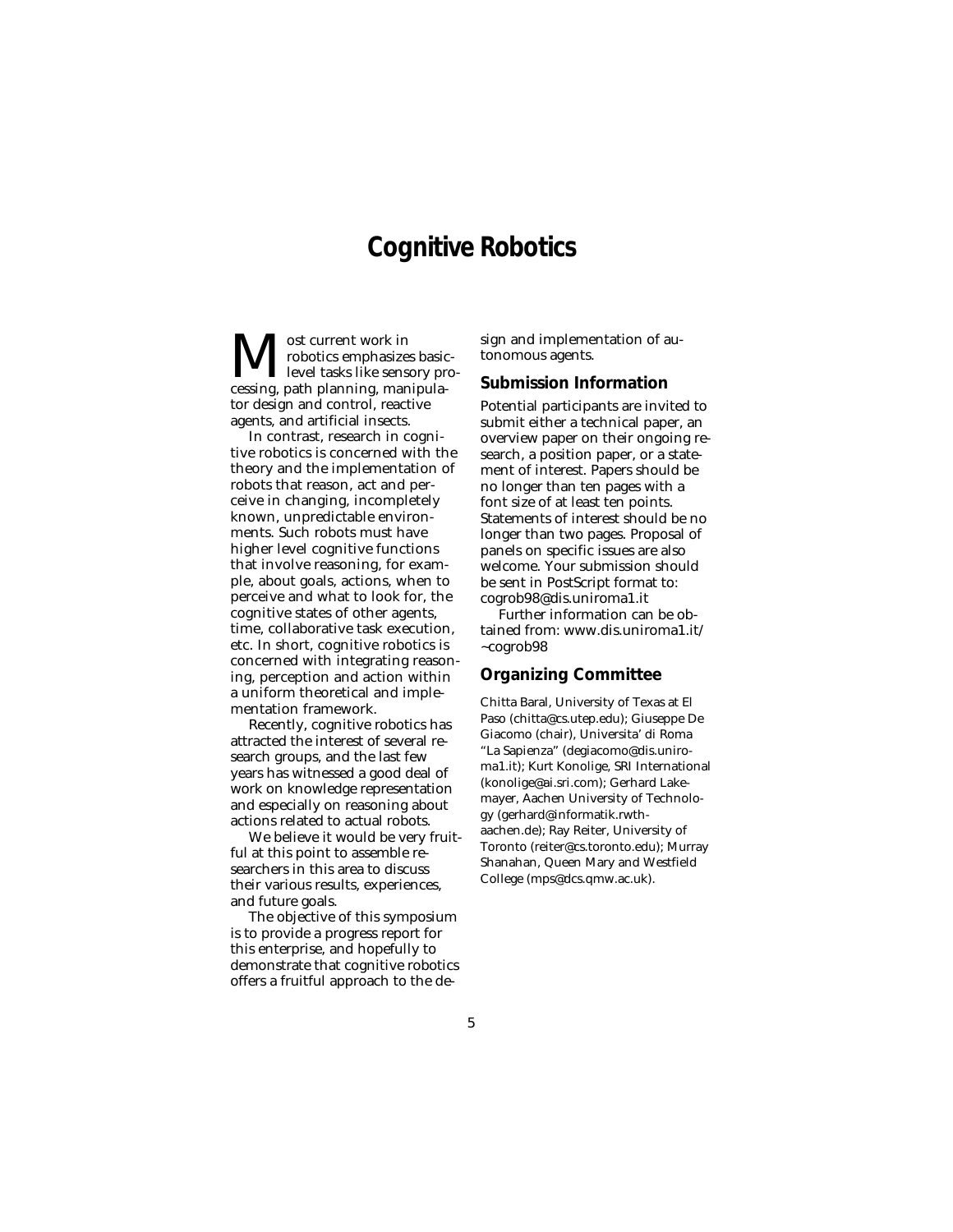## **Distributed Continual Planning**

The increasing emphasis on real-<br>world applications in planning<br>research, AI as a whole, and the<br>funding community has raised the world applications in planning research, AI as a whole, and the funding community has raised the need for distributed systems of cooperating agents for continuous planning and decision support. In the DARPA /Rome Laboratory Planning Initiative alone, researchers are developing technologies in the areas of multiagent planning architectures, distributed planning, mixed-initiative planning, distributed scheduling, and workflow management methods.

This symposium will bring together researchers from diverse fields such as classical and reactive planning, scheduling, distributed AI, and multi-agent systems to discuss issues and emerging technology for distributed, continual planning. By "distributed planning" we mean that the planning activity is distributed across multiple agents, processes or sites. By "continual planning" (or "continuous planning") we mean that the planning process is an ongoing, dynamic process.

Relevant topics include representations and models for interagent cooperation and communication; continuous planning (managing a dynamic, asynchronous process in which planning is interleaved with execution and other related activities); technologies for distributing a planning problem, coordinating the activities of distributed planners, and merging the resulting subplans; architectures and infrastructure support for distributed planning systems; and meta-level control strategies for allocating an agent's computational resources to support multiple tasks.

The symposium schedule will consist primarily of presentations of ongoing research by participants and focused discussion of relevant research topics. We also plan to invite guest speakers from relevant subfields such as DAI and mixed-initiative planning, and to schedule panel discussions on the relevance and utility of emerging communication and architecture standards such as KQML, CORBA, and DARPA's Joint Task Force Reference Architecture.

Potential participants should submit either a 5-8 page extended abstract describing a relevant AI technology or application for distributed continual planning, or a 3-5 page statement of interest outlining their expertise and potential contributions to the symposium. Submissions and questions can be sent by email or in hard-copy form to the chair. Further information can be obtained from: www.erg.sri.com/ people/marie /dcp.html

#### Organizing Committee

Marie desJardins (chair), SRI International, 333 Ravenswood Avenue, Menlo Park CA 94025 (marie@erg.sri.com); Keith Decker, University of Delaware (decker@cis.udel.edu); Ed Durfee, University of Michigan (durfee@umich.edu); David Wilkins, SRI International wilkins@ai.sri.com).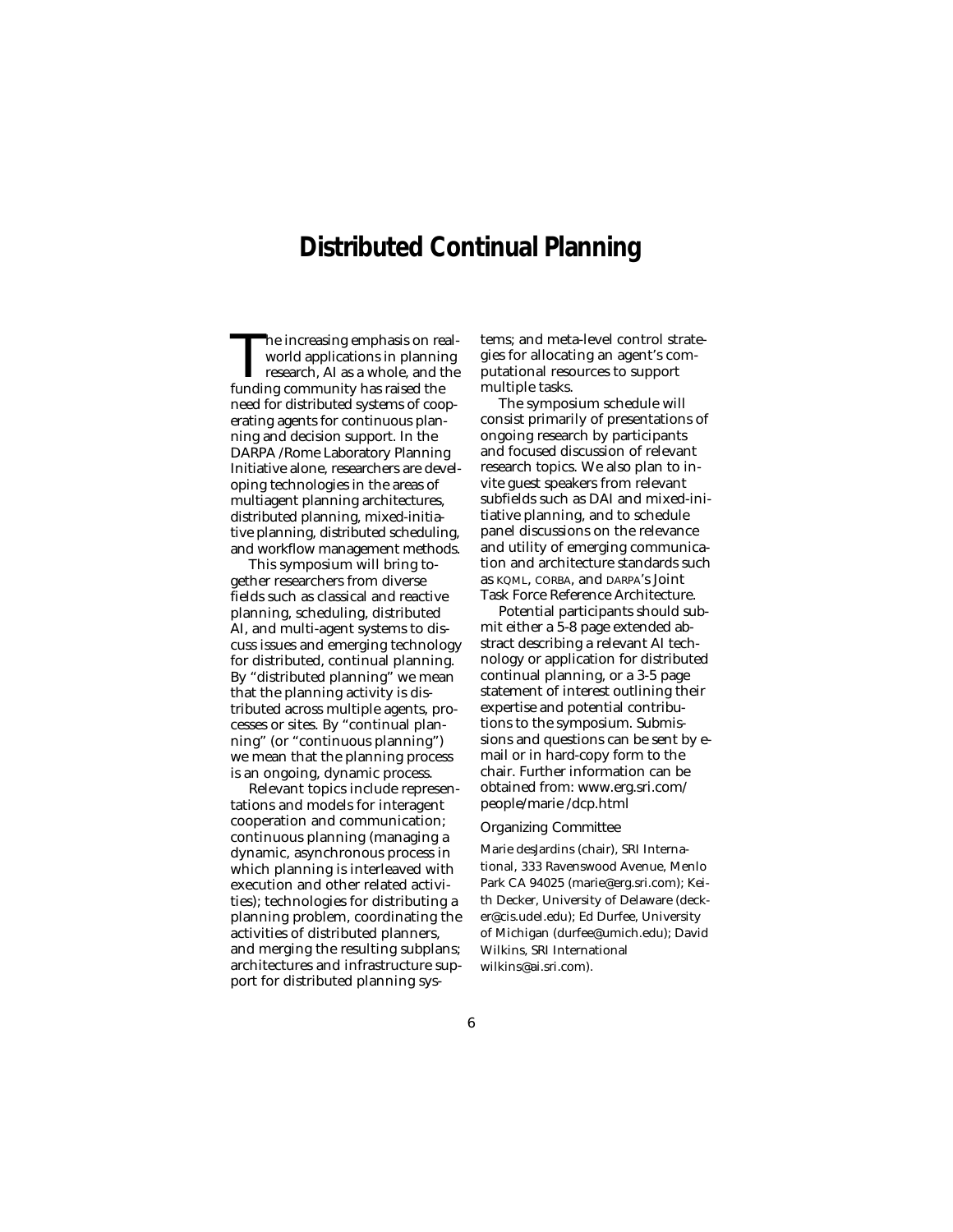## **Emotional and Intelligent The Tangled Knot of Cognition**

 $\sum\limits_{{\rm{perioded}}}$ esearch in neurobiology has<br>provided evidence that emo-<br>gence at many levels, being insena provided evidence that emogence at many levels, being inseparable from cognition. Perception, attention, memory, learning, decision making, social interaction, or communication are some of the aspects influenced by emotions. Their role in adaptation has likewise been evidenced by these studies. In the AI community, the need to overcome the traditional view that opposes rational cognition to absurd emotion has also been acknowledged. Emotion is not regarded anymore as an undesirable consequence of our embodiment that must be neglected, but as a necessary component of intelligent behavior that offers a rich potential for the design of artificial systems, and for enhancing our interactions with them.

This symposium investigates the role of emotions in grounding intelligent behavior, both at the individual and social levels. The main focus is on artificial agents in all sorts of embodiments, and on the possibilities for cross-fertilization between research in artificial emotions and studies of emotions in animals and humans.

Submissions are welcome regarding, among others, the following issues, in artificial or in biological systems:

- Models, architectures, and taxonomies
- Embodiment and biological aspects of emotion
- Emotion synthesis, expression, and recognition
- Emotions, adaptation, and behavior
- Emotions in cognition and learning
- Emotions in social interaction and communication
- Design and implementation issues
- Philosophical aspects
- Applications: art, autonomous and believable agents, education, entertainment, interfaces, medicine, multi-agent systems, pets and personal robots, wearable computing, etc. Contributions from fields others

than AI, ALife, and robotics (e.g., arts, biology, humanities, social sciences), are also strongly encouraged. Interaction among participants will be fostered. Discussion groups will be formed before and during the symposium. Presentations will be short and organized around panels. Poster sessions will allow for more detailed and technical discussions.

Submission Information Potential participants who wish to present their work at the symposium should submit a short paper (up to 5,000 words) or extended abstract (1,500 to 2,500 words). Contributions should describe work in progress, completed work, positions, or give significant insight into the current state or perspectives of research in artificial, animal, or human emotions. Other potential participants should send a statement of interest (one page), briefly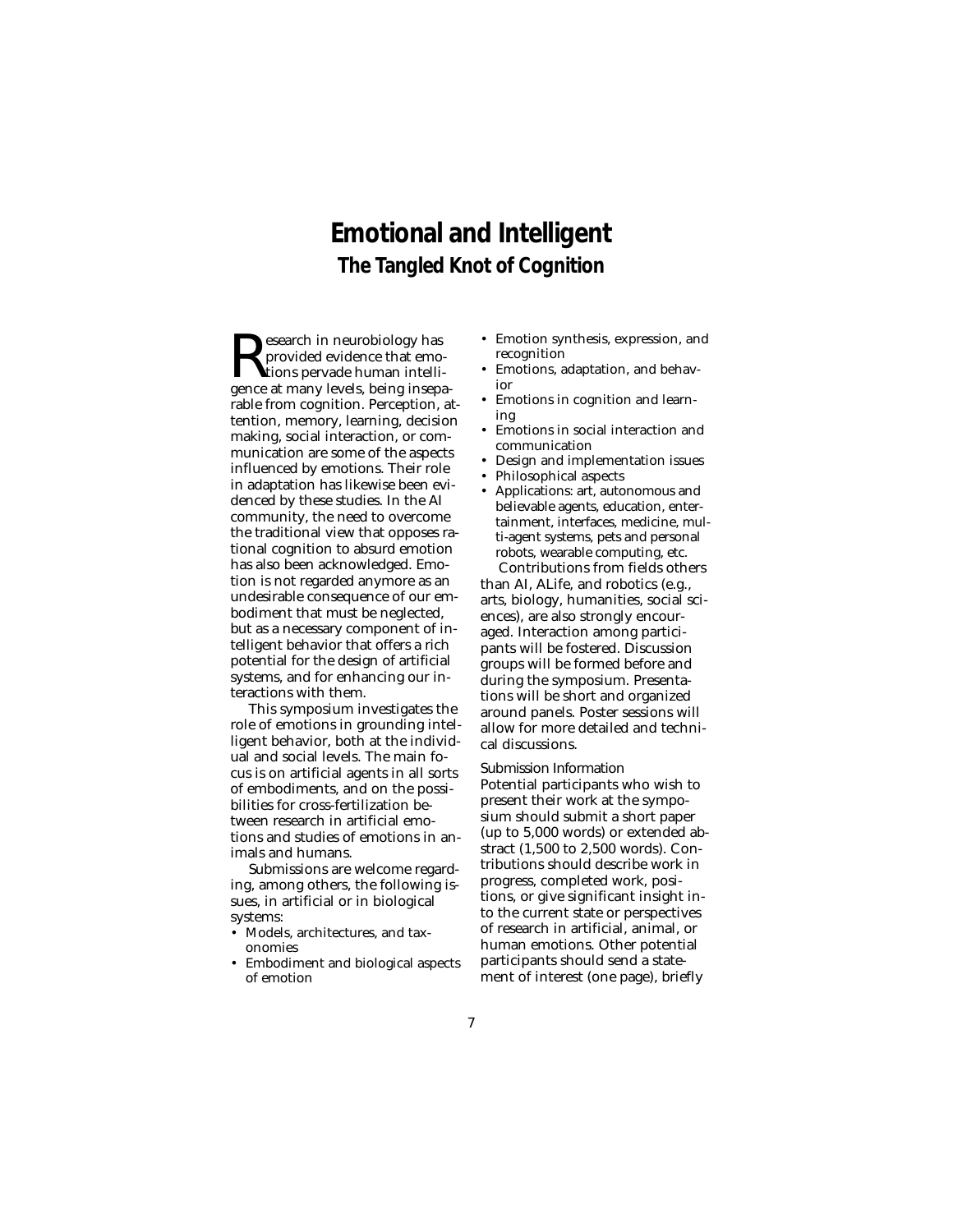describing their work and their interest in the symposium. Some of the participants will be asked to contribute a paper to the final working notes. All participants will be invited to bring a poster presenting their work. Submissions should be sent by e-mail (ASCII, UNIX compatible PostScript, or RTF) to the symposium chair:

Dolores Canamero Vrije Universiteit Brussel (VUB) Artificial Intelligence Laboratory Pleinlaan 2, G-10-725 1050 Brussels, Belgium lola@arti.vub.ac.be arti.vub.ac.be/~lola/lola.html Fax: +32-2-629-3729

Further information can be obtained from: arti.vub.ac.be/~lola/ ei-fs98.html

#### Organizing Committee

Dolores Canamero (chair), Free University of Brussels - VUB, Belgium (lola@arti.vub.ac.be); Kerstin Dautenhahn, University of Reading, UK (kd@cyber.reading.ac.uk); Hiroaki Kitano, Sony CSL, Japan; Ramon Lopez de Mantaras, IIIA-CSIC, Spain; Chisato Numaoka, Sony CSL, France; Marvin Minsky, MIT, USA; Andrew Ortony, Northwestern University, USA; Rosalind Picard, MIT, USA; Takanori Shibata, MEL, Japan; Aaron Sloman, University of Birmingham, UK.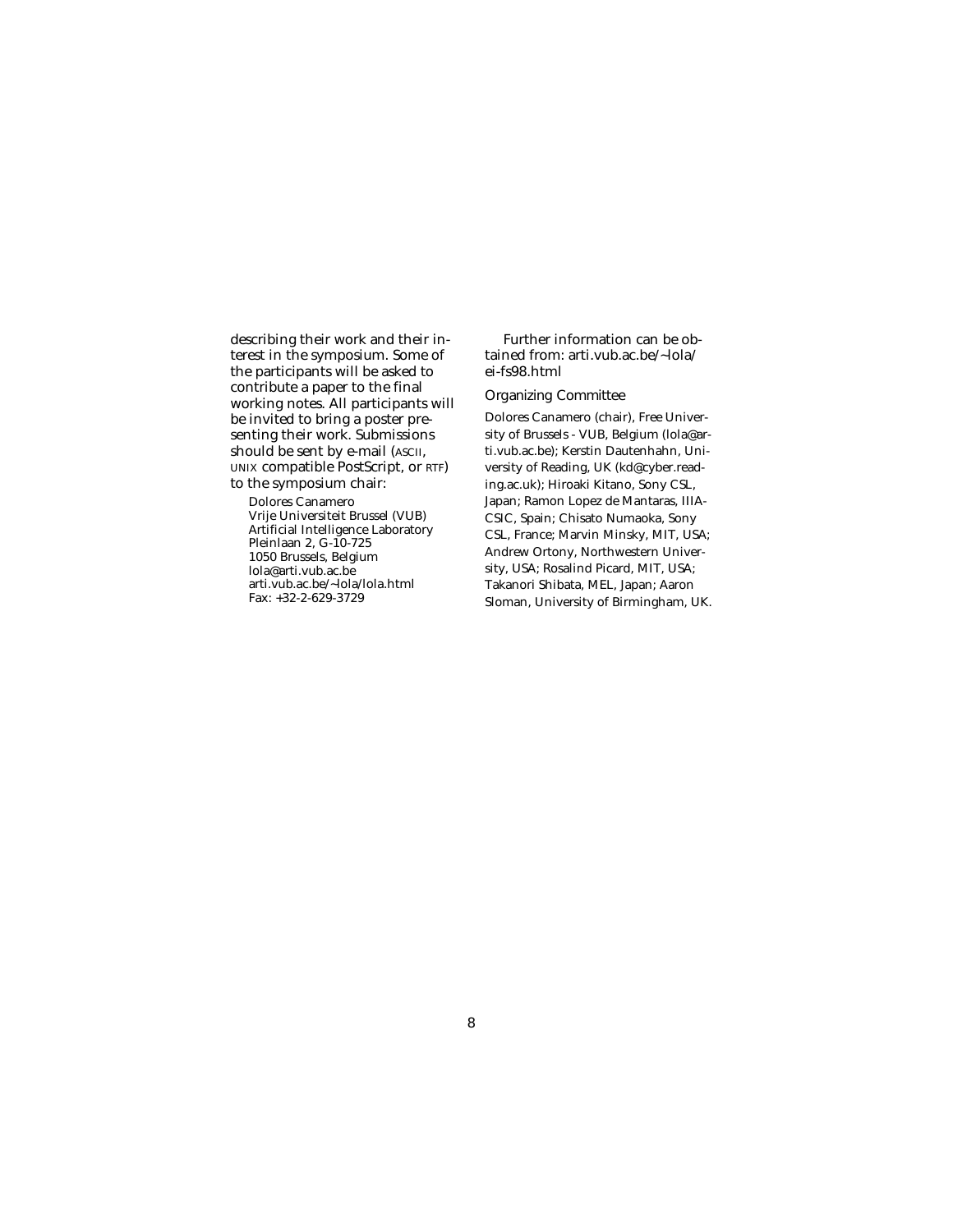## **Formalizing Reasoning with Visual and Diagrammatic Representations**

 $\begin{array}{c} \displaystyle\mathbf{V}\text{isual and diagrammatic no-} \\\text{fors hold huge potential} \\\text{for many areas of computer} \\\text{science. However, since computer} \end{array}$ tations hold huge potential for many areas of computer science. However, since computer science has traditionally focused on sequential linguistic representations, this potential is, as yet, largely unrealized. Despite a revived and growing interest in visual representations in many fields, there is little underlying theory and methodology to support the use of such notations, because most existing research has been very application specific.

The formalization of reasoning with visual representations is an extremely difficult task, requiring a synthesis of complex representational and computational aspects as well as cognitive aspects. It can therefore serve as a touchstone for our understanding of visual representations.

The primary aim of this symposium is to strengthen the dialogue among the diverse and now largely isolated communities involved in the theory of visual representations and to merge related streams of research from the various communities, such as diagrammatic reasoning, visual language theory, qualitative spatial reasoning, and related sub-fields of HCI, logic, and linguistics.

Topics that will be covered include the following:

• *Foundational issues:* essential characteristics of visual representations, classification of visual representations, diagram understanding and

interpretation, cognitive aspects of visual processing, spatial knowledge representation

- *Formal methods:* diagram specification techniques, diagrammatic knowledge representation and inference, visual reasoning with diagrammatic languages, modeling interaction with diagrams, sound logical reasoning with diagrams, mathematics of diagrams
- *Applications:* specification of visual languages and environments, diagrammatic reasoning in AI, spatial information systems, design criteria for visual languages, tools for visual arguments or proofs, tools for visual programming

#### **Submission Information**

Papers on recent results as well as on work in progress are solicited. Survey papers are particularly invited. An extended abstract of not more than 5,000 words must be sent to bernd.meyer@acm.org or to Bernd Meyer, Ludwig Maximilians Universitaet Muenchen, Institut fuer Informatik, Oettingenstrasse 67, D-80538 Muenchen, Germany. (E-mail is preferred.) A system demonstration session centered around defined challenge tasks will be organized. Demo submissions accompanied by a one page description for the workshop notes will be due July 1.

Further information can be obtained from www.pst.informatik. uni-muenchen.de/~bmeyer/ FRVDR98/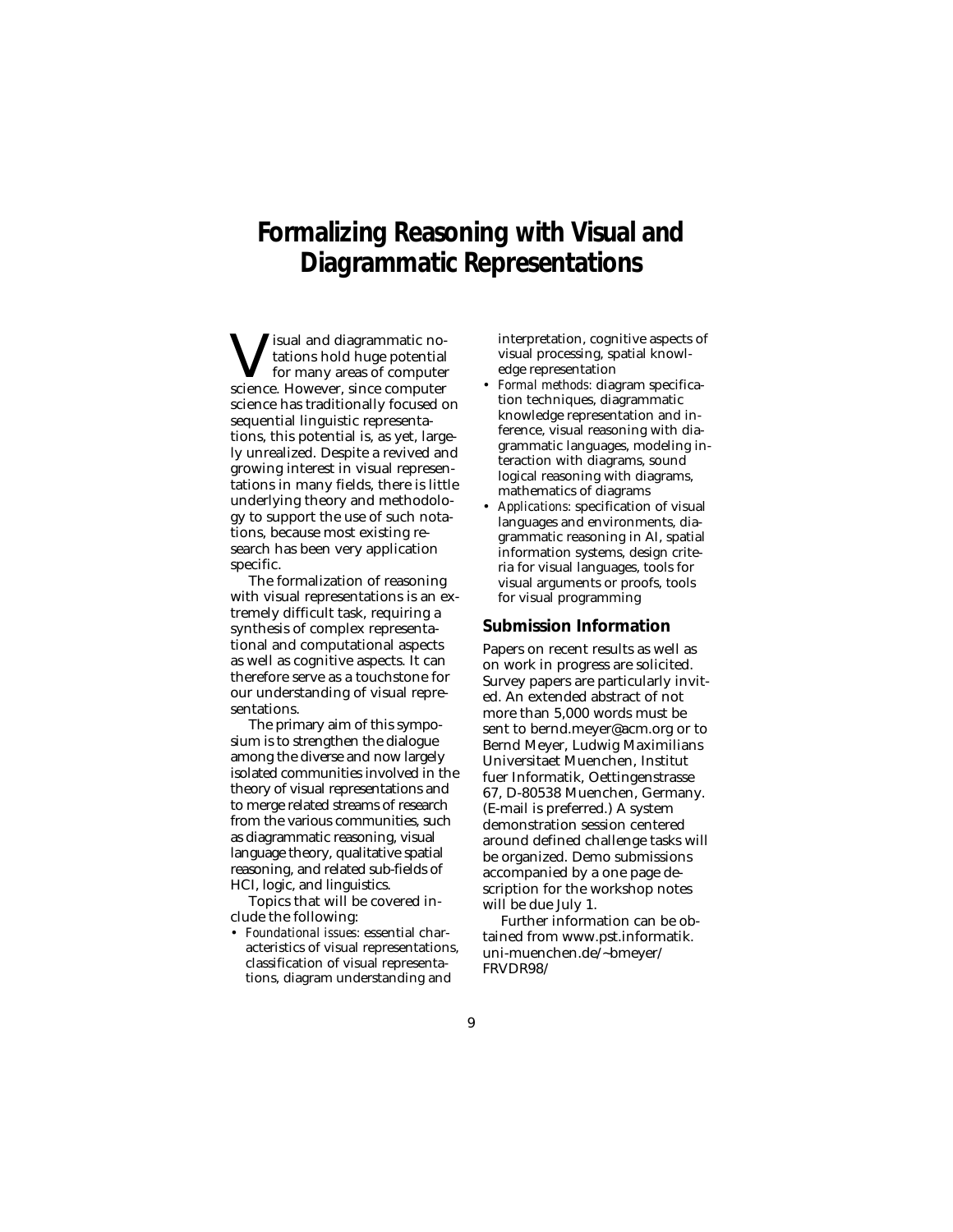### Organizing Committee

Gerard Allwein (cochair), Indiana University (gtall@phil.indiana.edu); Michael Anderson, University of Hartford; Alan Blackwell, MRC; B. Chandrasekaran, Ohio State University; Janice Glasgow, Queen's University; Volker Haarslev, University of Hamburg; Bernd Meyer (cochair), University of Munich (bernd.meyer@acm.org); Kim Marriott (cochair), Monash University (marriott@cs.monash.edu.au); Patrick Olivier, University of Wales (plo@osfb.aber. ac.uk); Atsushi Shimojima, ATR Labs.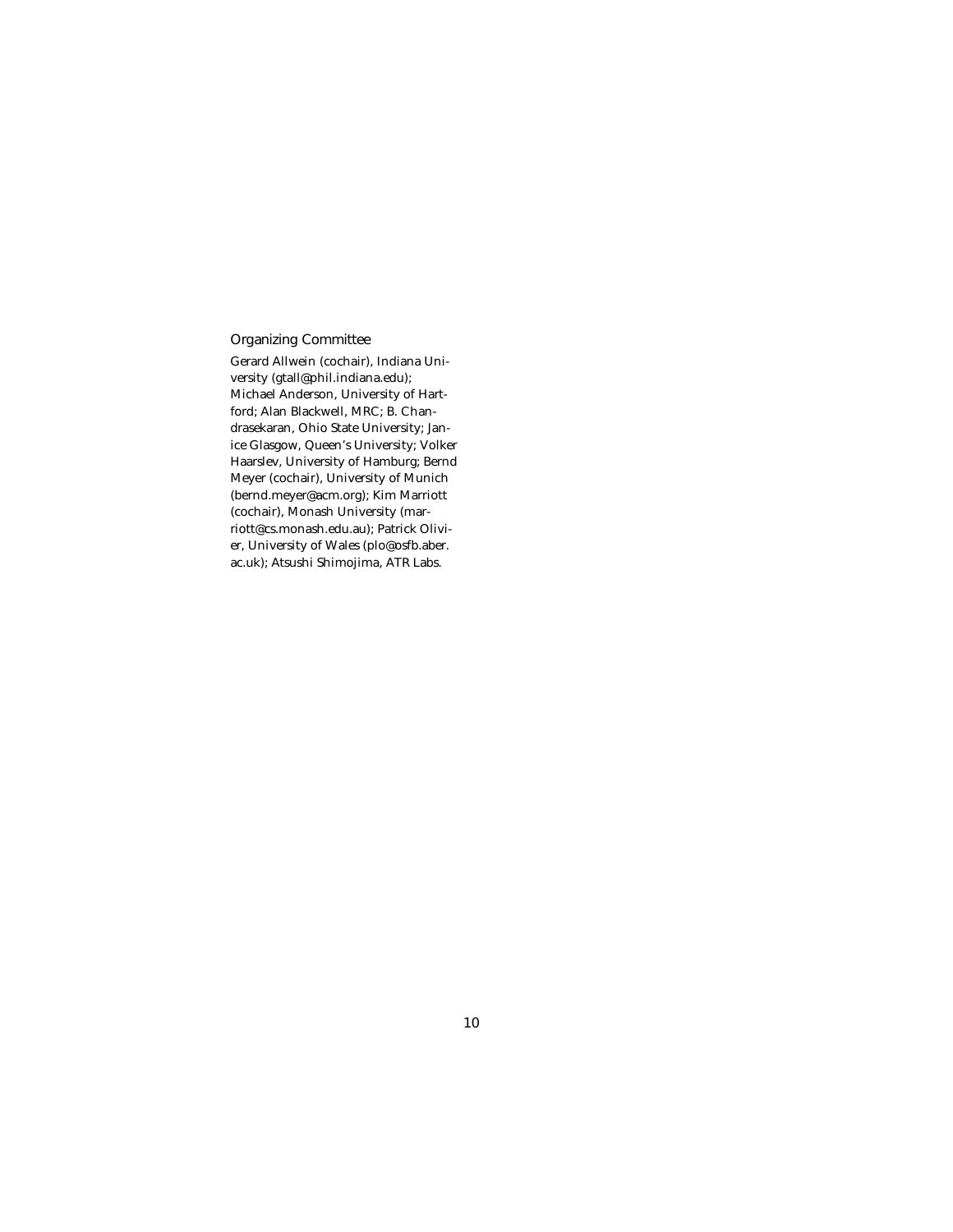## **Integrated Planning for Autonomous Agent Architectures**

 $\sum_{\text{ecent advances in robot archi-  
tectures, algorithms, sensor  
lead for robust execution systems for$ tectures, algorithms, sensor led to robust execution systems for autonomous agents. Typically, these are layered systems that either lack planning capabilities, or are interfaced in ad hoc ways to classical planning engines. This symposium seeks to investigate answers to the question: Given these robust execution systems, what existing or new planning approaches should be used with these architectures and how can they best be integrated? This symposium will bring together researchers from the intelligent robotics and AI planning communities to explore these issues.

To help generate appropriate discussion, we have identified several general areas that play a role in planning for autonomous mobile agents, and have identified the following key questions:

*What is the role of planning?* Do robots *need* to plan? That is, do they ever require the capabilities of today's planning systems, beyond path planning/scheduling? What exactly is meant by the term "planning" in the context of mobile robotics? What kinds of tasks require "planning"? Are these tasks important for the design of mobile robots? What is the role of specialized planners?

*Communication.* How should plans be communicated to the agent's execution system? How should the execution system communicate with the planner? How do these mechanisms effect the agent architecture?

*Replanning.* Is the replanning and plan fixing paradigm appropriate for mobile robots? When? What effect does replanning have on the agent architecture?

*Architecture.* What effect does the planner have on the structure of the executor? What effect does the executor have on the structure of the planner? For example, because robot architectures tend to "take care of details," can we return to state-based search instead of planbased search? Can planning be incorporated without changing the functioning of the executor?

Submission Information We seek papers on creation and integration of planning systems for mobile robots. We are especially interested in papers that look at the planning problem anew. That is, given existing robots and their architectures, should we change our approach to the planning problem? We do not want papers discussing particular planning algorithms or designs for execution systems unless they primarily discuss how these concepts provide for integration into robot systems. To ensure relevance, papers should address one or more of the topics and questions listed above. Please submit your papers by e-mail to ferrer@virginia.edu and wasson@ virginia.edu.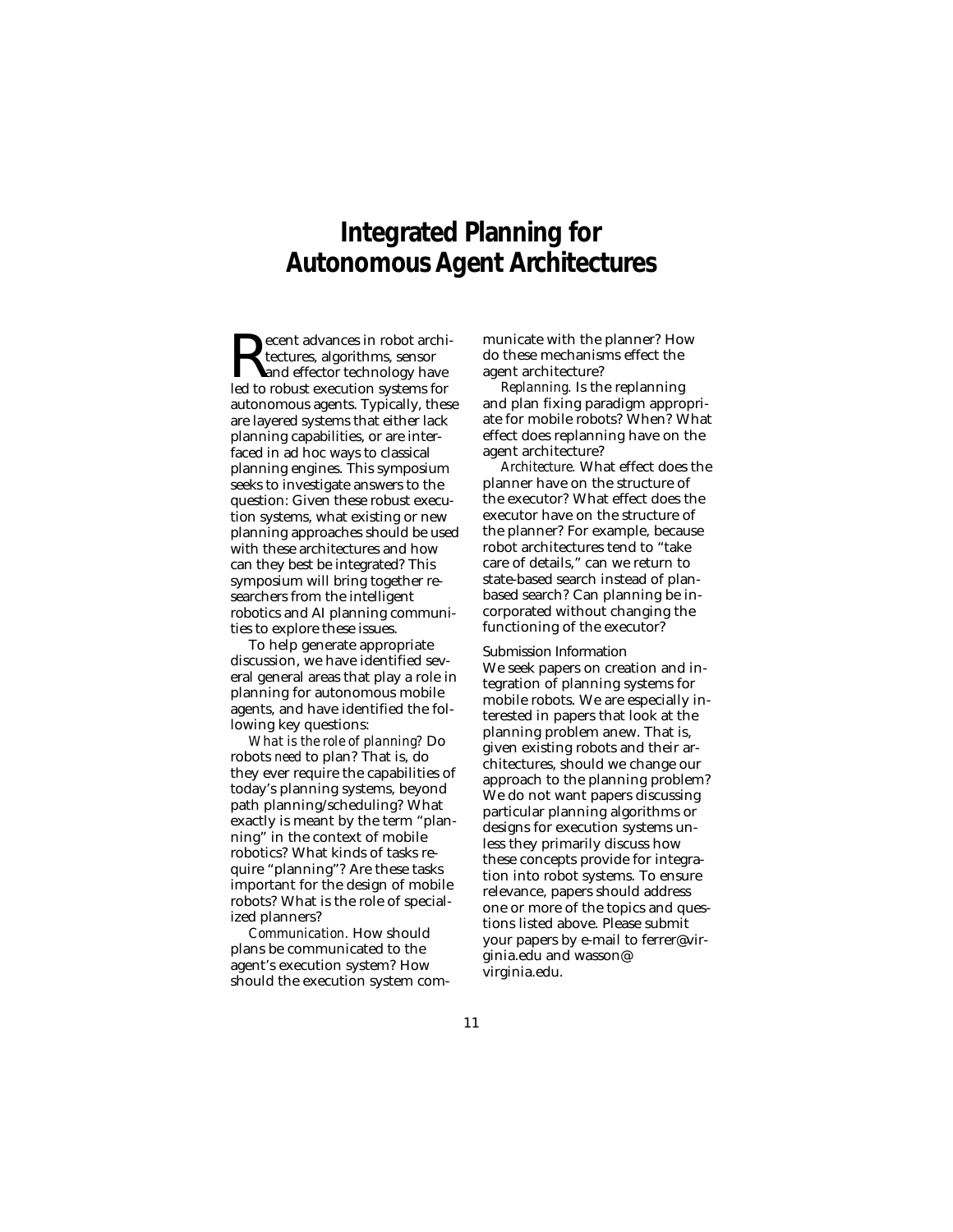To provide a common platform for discussion, in addition to their paper submission, each author will be expected to provide a short position paper addressing how the ideas developed in their symposium paper can be applied to one (or more) of the example domains detailed at www.cs.virginia.edu/ ~gjf2a/AAAI\_Fall98/.

### **Organizing Committee**

Pete Bonasso, NASA Johnson Space Center (bonasso@mickey.jsc.nasa.gov); Gabe Ferrer (cochair), University of Virginia (ferrer@virginia.edu); David Miller, KIPR (dmiller@kipr.org); Illah Nourbakhsh, Carnegie Mellon University (illah@cs. cmu.edu); Glenn Wasson (cochair), University of Virginia (wasson@virginia.edu).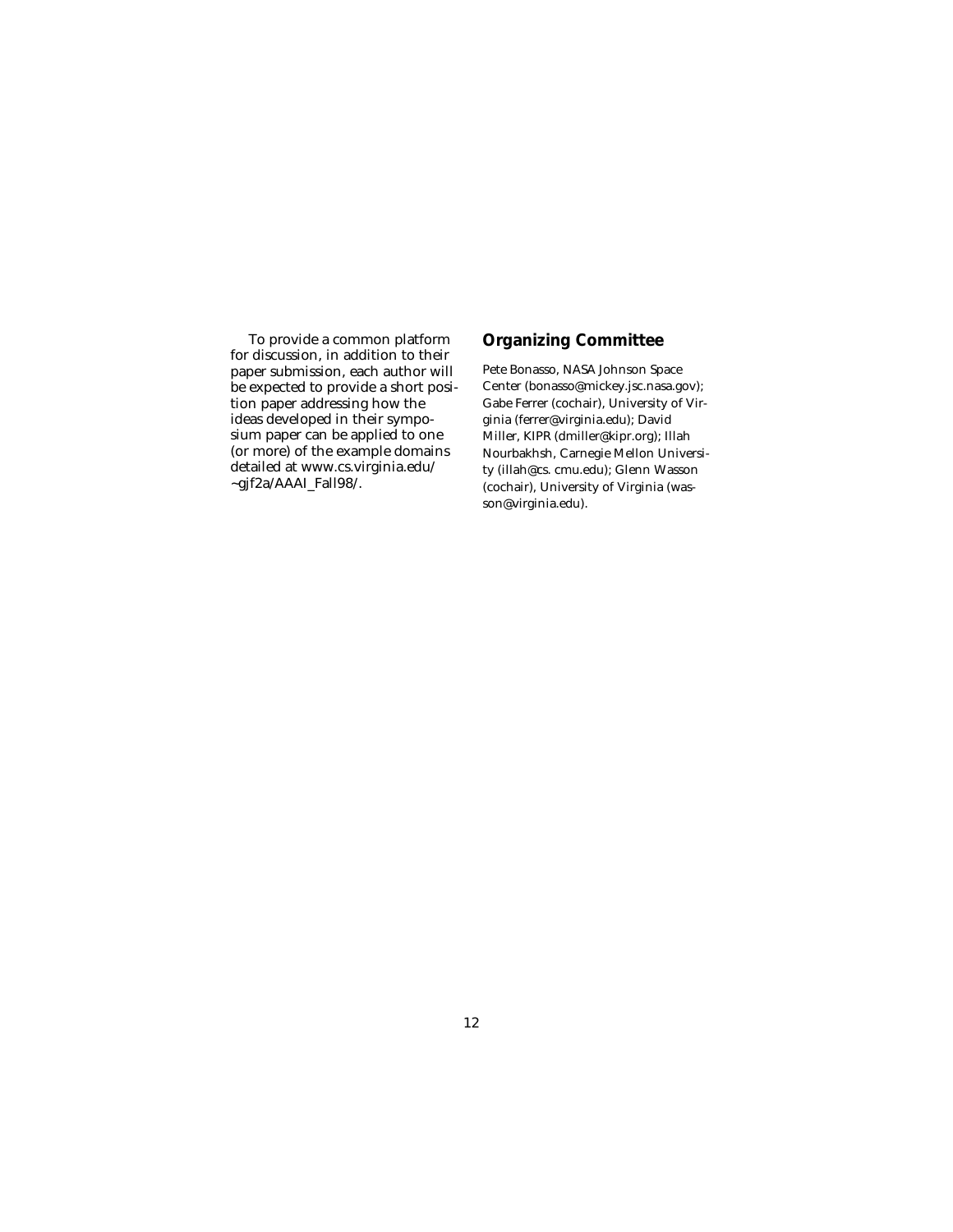## **Planning with Partially Observable Markov Decision Processes**

 $\sum_{\text{first}}^{\text{ny deployed planning system}}$ <br>and  $\sum_{\text{first that the real world is in-}$ <br>fused with uncertainty. Partially must be designed to face the fact that the real world is infused with uncertainty. Partially observable Markov decision processes (POMDPs) are an elegant way of modeling uncertainty in sensing and acting, and can be used as the foundation for robust plan generation and execution. Of course, such expressiveness and mathematical elegance comes with a price; only the simplest of planning problems can be easily described and solved exactly as POMDPs.

However, the last five to ten years have seen advances in our understanding of POMDP algorithms and heuristics, improvements in the overall speed of computing, and increases in the demand for computer support for decisionmaking under uncertainty. Now is the perfect time to assess the POMDP approach in light of these changes, to figure out where we stand, and to plot a course for continued research and development.

The aim of this symposium is to bring together researchers who have worked in any of several key focus areas in the study of POMDPS:

- Mathematical and algorithmic foundations
- Approximations and heuristics
- Factored models
- Reinforcement learning
- Robotic applications
- Other applications
- Extensions and specializations.

Researchers will present their work in short, highly interactive, presentations, to allow all participants to form their own conception of the state of the art and the most promising directions for future research.

Submission Information Prospective participants should send a statement of interest to Michael Littman (mlittman@cs. duke.edu) as soon as possible, but before midnight March 29th. Statement of interest should include contact e-mail address, POMDP focus area(s) as listed above, and a pointer to a paper in electronic form (e.g., URL) describing your POMDP-related work.

While new submissions are welcome, we encourage authors to point us to their existing work on this topic. Participants will be selected by the organizing committee to represent a cross-section of the growing POMDP community, with an eye toward bringing together a lively group of people.

#### Organizing Committee

Michael Littman (cochair), Duke University (mlittman@cs.duke.edu); Tony Cassandra (cochair), MCC (cassandra@ mcc.com); Steve Hanks, University of Washington (hanks@cs.washington. edu); Leslie Pack Kaelbling, Brown University (lpk@cs.brown.edu).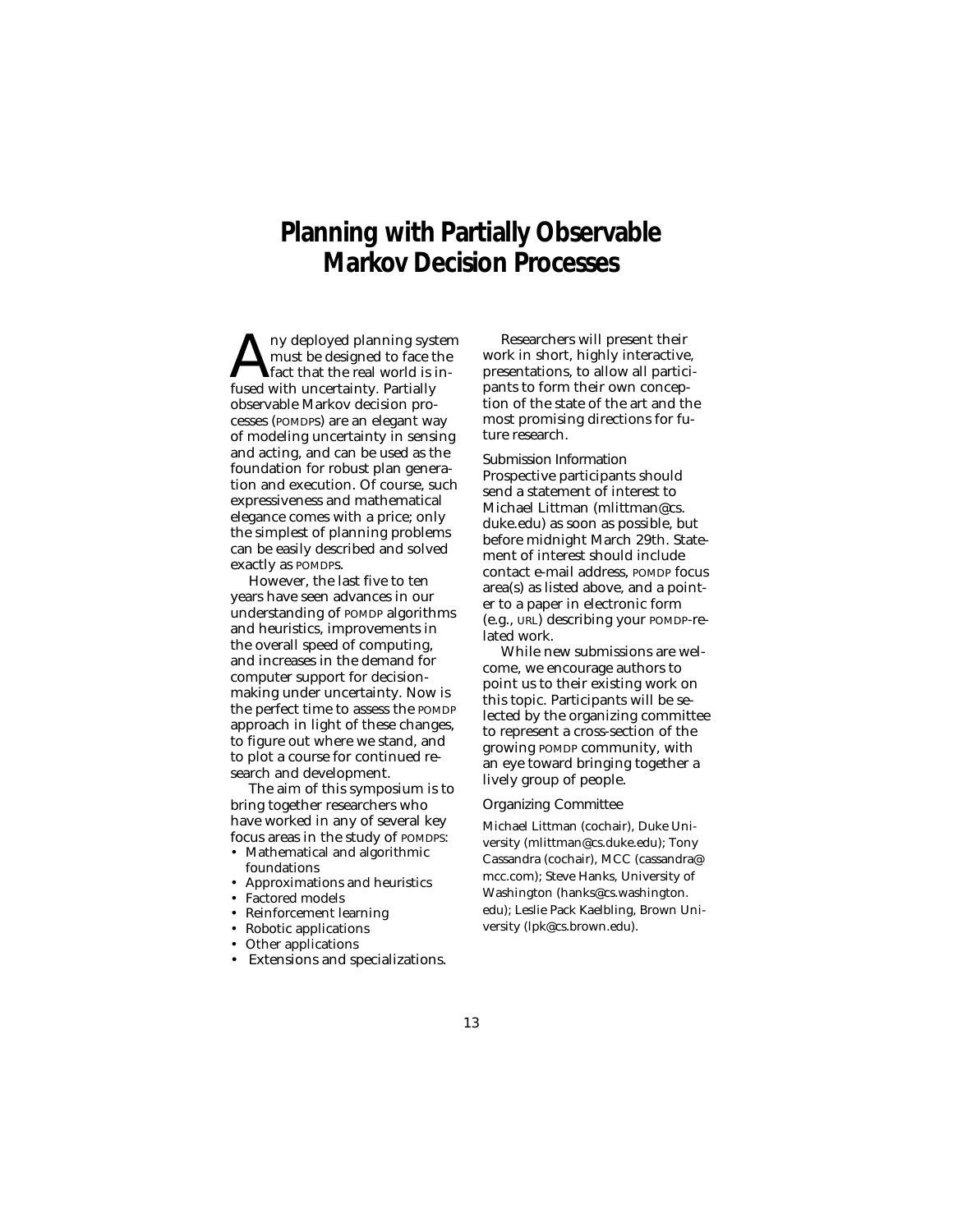### **Robots and Biology Developing Connections**

This symposium proposes a fo-<br>cused topic for discussion by<br>a diverse group of partici-<br>pants. The aim is to present and cused topic for discussion by a diverse group of participants. The aim is to present and promote work in the use of robot models to test biological hypotheses. We wish to attract researchers currently involved in any part of that equation: building robots; doing biological modeling; taking biological inspiration for engineering; or taking robotic inspiration for biological hypotheses. Major aims are to systematically explore when and how robots can be used in biology, when biological ideas can be applied to robotics, and what both tell us about intelligent control of behavior. Additional aims are:

- To explore problems in real-world adaptive intelligence from the perspective of biological and robotic systems
- To foster mechanisms of communication between biology and robotics
- To explore implementation and analysis methods for robot models of biological mechanisms This symposium aims to ad-

vance work in this promising field by addressing the following issues:

- How can we go from neuroethological studies to implementable hypotheses?
- What level or levels of modelbuilding are appropriate?
- What are the most effective evaluation methods for these kinds of models?
- What are the available hardware

and software mechanisms for building biological analogs, and what kind of advances in hardware and software are needed?

• What general principles for intelligent behavior are emerging from these studies?

Submission Information Potential participants should submit a short statement (no more than two pages). Submissions should contain:

- Name, affiliation, mailing address, e-mail address, phone and fax numbers
- A summary of your previous and current work relevant to this field, with pointers to further information in published papers and/or on websites
- A list of what issues you would like to see discussed, what questions you want answered, and what connections you would like to make. Submissions should be sent in

plain text by e-mail to Barbara. Webb@nottingham.ac.uk with "Robotics and Biology: submission" in the subject line. Hard copy submissions (four copies) should be sent to

Barbara Webb Department of Psychology University of Nottingham Nottingham, NG7 2RD, UK

Further Information can be obtained from: www.psychology.nottingham.ac.uk/staff/bhw/aaai.html